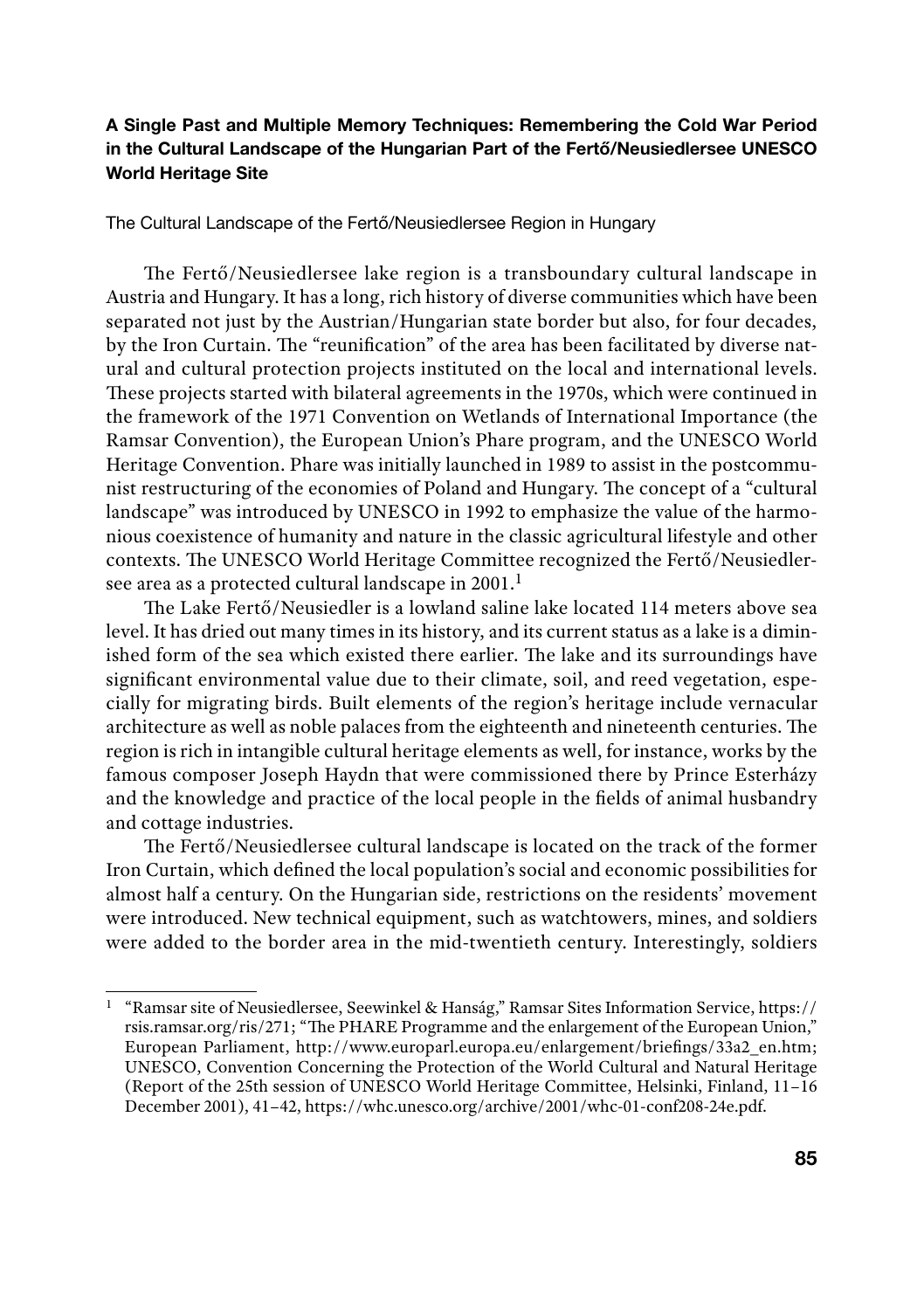

**Figure 1**. Map of the Fertő/Neusiedlersee Cultural Landscape. Source: United Nations Educational, Scientific and Cultural Organization, https://whc.unesco.org/en/list/772/ multiple=1&unique\_number=913.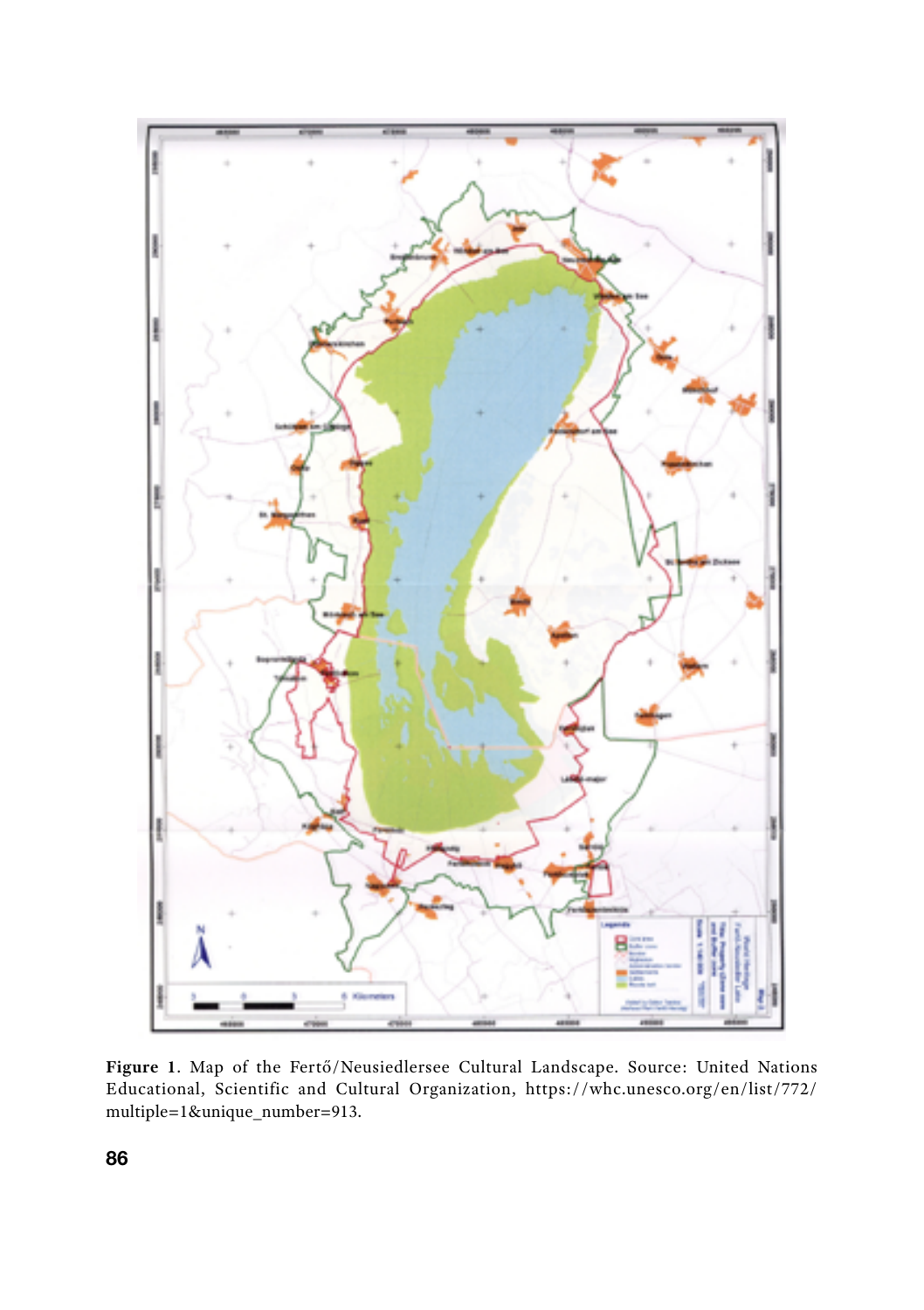assigned to the border region were mainly young men from other parts of Hungary. Especially after 1955, when Austria's independence was reestablished, Soviet soldiers were removed over the border and settled on the Hungarian side. Ironically, in certain cases they used the same bases as the Nazi German forces who had occupied Hungary during World War II. These units of foreign soldiers were not tasked with influencing local issues but with preparing for a possible attack from the West. Accordingly, they usually stayed on their bases, which made their activities mysterious to the local population.<sup>2</sup>

Border protection sometimes resulted in fatal shootings of local residents and economic damage from weed-killing chemicals that were used in the border zone, destroying the neighboring fruit gardens and vineyards.3 These measures had long-term effects. What had been an important area for commerce became an economically and culturally neglected zone. Settlements around the lake were isolated by the border defenses and military reservations located in or nearby them.4 Not just the land itself was neglected and negatively depicted in the Hungarian media. Local residents were accused of being spies or cross-border collaborators.<sup>5</sup> People who received government permission to visit Sopron, a major nearby city, were not allowed to visit the region that eventually became the Fertő/Neusiedlersee UNESCO World Heritage cultural landscape. It was all but impossible for anyone to get close to the lake or to neighboring settlements such as Fertőrákos. Running water was not introduced in many settlements until 1971, which indicates how neglected the region and its inhabitants were.<sup>6</sup>

The situation changed over the decades. Notably, in 1965 a new electronic signaling system for border protection was introduced. It provided sound and light signals on the spot of violations and notified border guard units when anybody or anything crossed the border. Even though this system was not designed to kill trespassers, it still defined the atmosphere of the region and the everyday life of the locals. By the 1980s, this "gentle Iron Curtain" proved to be both inefficient and outdated, because it frequently reacted to animals crossing the border. Moreover, it became increasingly unnecessary in the light of political changes in Hungary and internationally. These changes were heralded by Soviet leader Mikhail Gorbachev's address to the United Nations in 1988, in which he announced a drawdown of the Soviet military presence in Warsaw Pact countries. Other changes included the freer issuance of passports to Hungarians beginning the same year, which provided them with a limited possibility of travel to Western countries. The political leadership decided to dismantle the signaling system and increased the number

<sup>2</sup> György Molnár, "Megszállók homályban," *Beszélő* 1, No. 8 (1996): 36–46. 3 Tibor Zsiga, *A "vasfüggöny" és kora / Der Eiserne Vorhang und seine Zeit* (Budapest: Hanns Seidel Alapítvány, 1999), 70–78. 4 Miklós Zeidler, "Társadalom és gazdaság Trianon után," *Limes* 2 (2002): 5–24. 5 Ferenc Jankó and Imre Tóth, "Az osztrák-magyar határtérség történelme és politikai földrajza," in

*Ausztria a 20. században. Az "életképtelen" államtól a "boldogok szigetéig": Tanulmányok*, ed. István Németh and Róbert Fiziker (Budapest: L'Harmattan Kiadó, 2011), 377–403.

<sup>6</sup> József Hárs, *Fertőrákos. Száz Magyar Falu Könyvesháza* (Budapest: Arcanum, 2000), 88.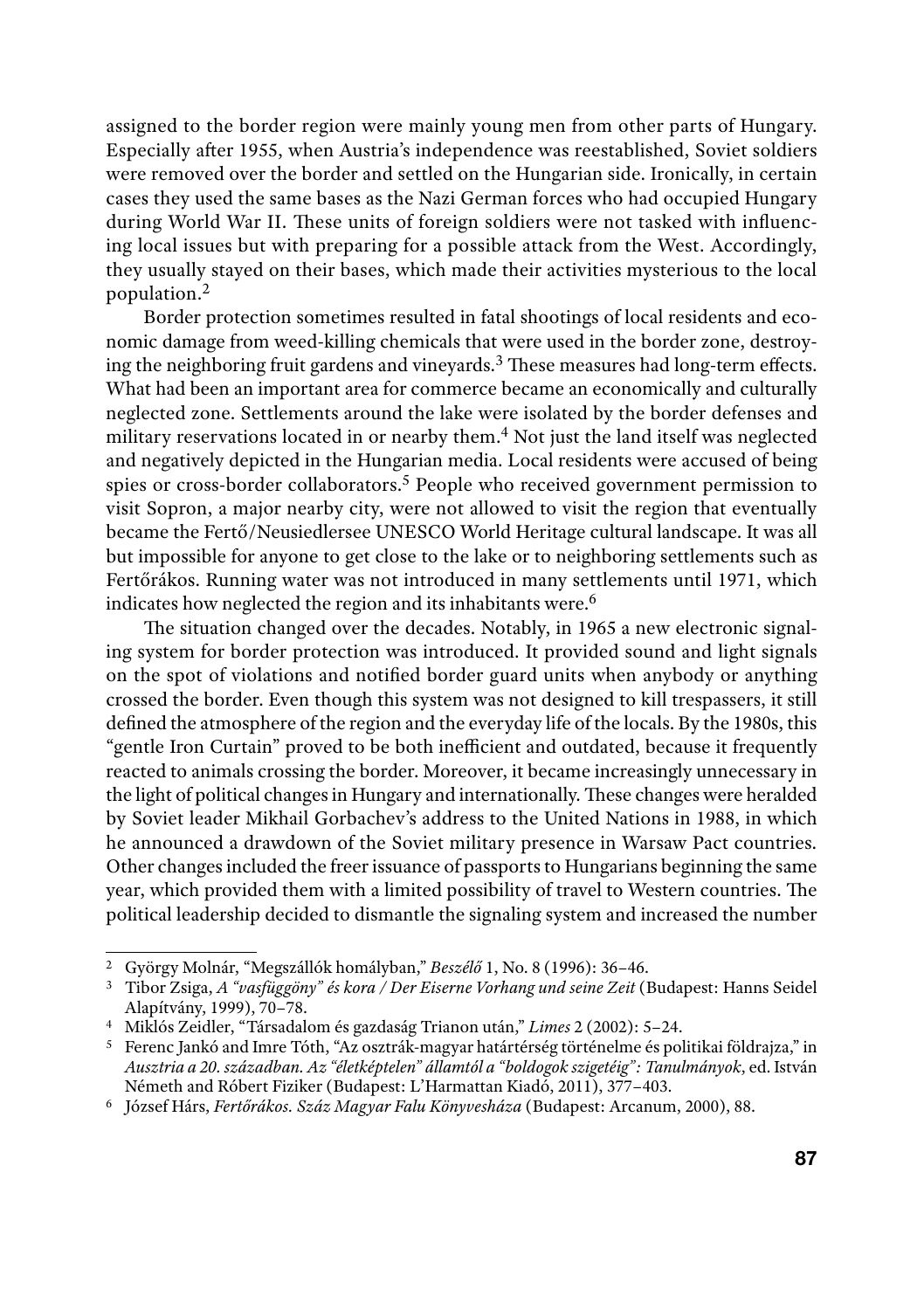of border crossing points.7 Hungary's political changes in 1989, its accession to the European Union in 2004, and its inclusion into the Schengen area in 2007 motivated further cross-border cooperation with Austria.

The lake region became popular for tourism in the 1990s, but the economic and recreational boom that change brought did not last very long.8 The western part of Hungary is considered more developed than its eastern part in the public consciousness.<sup>9</sup> However, research and interviews conducted in the region contradict that view. Settlements around the lake experienced economic disadvantages because many local residents found employment in neighboring Austria and hence did not contribute much to the local economy.10 On the other hand, Austrians often bought empty houses in the region and used them as summer residences. Based on on-site interviews, that trend did little to energize the settlements' economic situation or their local community life.11 Transportation was still problematic, and tourists had difficulty reaching the lake region into the mid-2010s.

The Austrian side of the lake began to develop as a tourist destination as early as in the late 1970s.12 The Hungarian side was rather a destination for biologists and environmental specialists, because there the lake and its immediate surrounding was not as attractive for leisure.13 Environmental tourism was the only viable development option in the region, but in Hungary that was not widely sought after or established until the late 2010s. Even in the mid-2010s and after, Hungary's national development plans encouraged municipalities to invest in water sport facilities, cultural tourism, and business travel and paid much less attention to environmental tourism. For example, 16 billion Hungarian forints were granted to support inner-city improvements in Sopron, including a conference center for 1200 people. Only about 8.5 billion forints were granted for things such as bicycle paths and spas.14

<sup>7</sup> János Sallai, *20 éves a határnyitás. A vasfüggöny léte és vége* (Budapest: Hanns Seidel Stiftung,  $2009$ ),  $1-53$ .

<sup>8</sup> "Unemployment rate by age groups and gender between 1992 and 2016," Hungarian Central Statistics Office, https://www.ksh.hu/docs/hun/xstadat/xstadat\_hosszu/h\_qlf012a.html.

<sup>9</sup> Pál Belyó, "Magyarország 1989–2009: A változások tükrében" (Budapest: Központi Statisztikai Hivatal, 2010), https://www.ksh.hu/docs/hun/xftp/idoszaki/mo/mo1989\_2009.pdf.

<sup>10</sup> Mónika Freid and Gyula Holka, "A társadalmi-gazdasági változások néhány vonása az elmúlt 20 évben (1989–2009)," *Statisztikai Szemle* 89, No. 1 (2011): 20–49.

<sup>&</sup>lt;sup>11</sup> Interviews conducted by the author at the open-air museum in Sarród in July 2015 and with local mayors of Fertőhomok in August 2018.

<sup>&</sup>lt;sup>12</sup> Promotion of tourism at the Neusiedlersee can be exemplified by the slogan used in tourist posters, "The Sea of the Viennese." See Sándor Békési, "Fenséges pocsolya: A Fertő. Egy táj kultúr- és

szemlélettörténetéről," *Soproni Szemle* 63, No. 2 (2009): 188–208, 202. 13 Zoltán Rakonczay, *A természetvédelem története Magyarországon, 1872–2002* (Budapest: Mezőgaz-

<sup>&</sup>lt;sup>14</sup> "1862/2016. (XII. 27.) Korm. határozat a Sopron-Fertő kiemelt turisztikai fejlesztési térség meghatározásáról és a térségben megvalósítandó egyes fejlesztések megvalósításához szükséges források biztosításáról," *Magyar Közlöny*, December 27, 2016, 84192, http://www.kozlonyok.hu/ nkonline/MKPDF/hiteles/mk16217.pdf.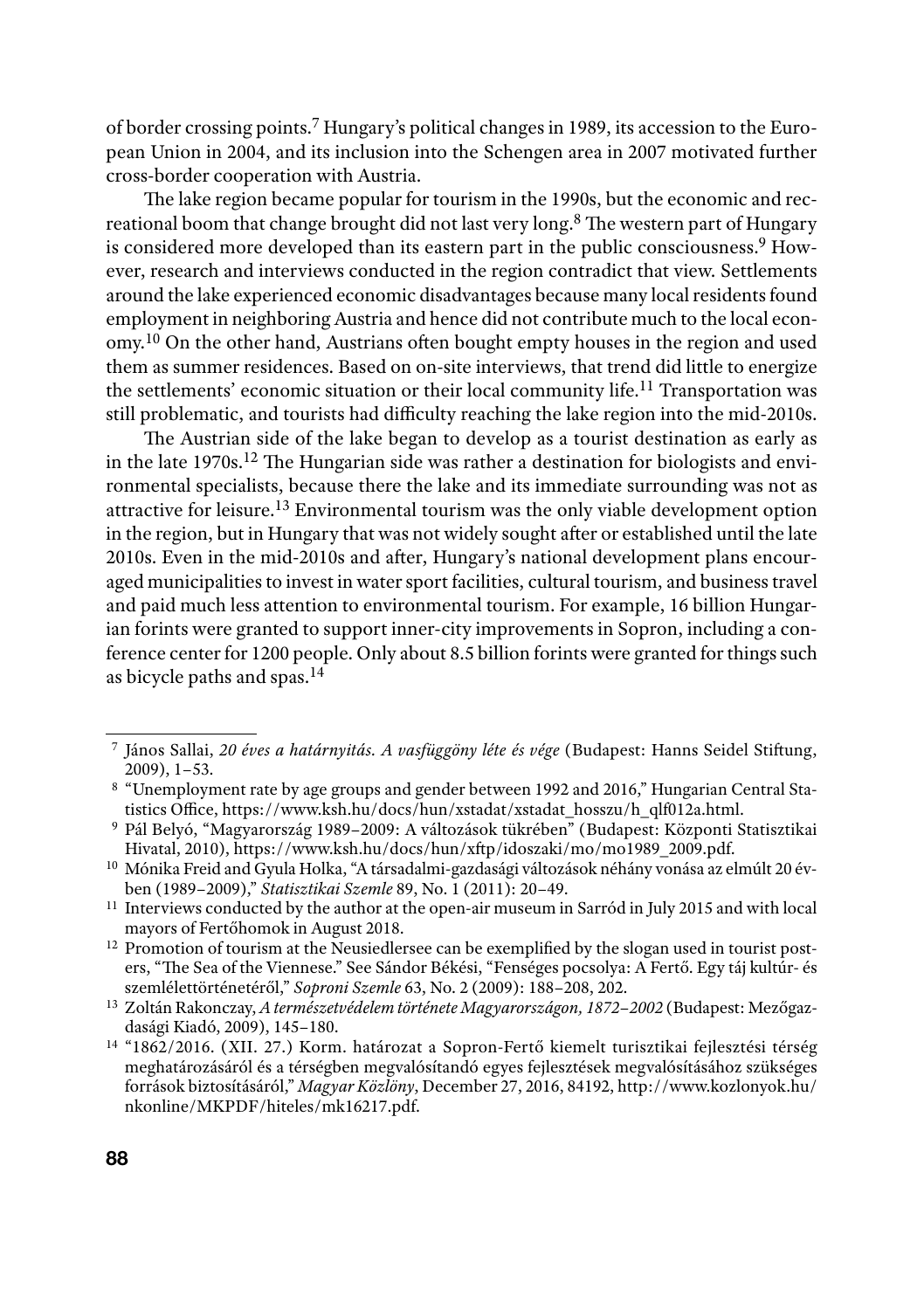Based on observations at the time, the settlements in the region had numerous empty, deteriorating houses – many with former military functions – which gave the impression of a lonesome, deserted territory, just like the borderland was in the Cold War period. The situation of the formerly military buildings was usually complicated by their ill-defined, complex ownership status.15 That made it impossible to quickly decide their fate. Prolonged negotiations contributed to their deterioration and the alienated impression they gave, even in the early 2000s. Legal issues usually had to be resolved at the highest level between local municipalities and central government institutions. Because most of the former military and border guard buildings and properties were owned by state, the Hungarian National Asset Management corporation has been the primary decision-making unit of the central government in this case.

Some new border-crossing points were established after 1989 with state and international financial support, such as the one at Sopronkövesd in 2005.16 Cultural events were sponsored by neighboring foreign cities, like a photo exhibition about Eisenstadt, Austria that was held in Sopron in 2010.17 Moreover, increasing traffic through the region and the various restrictions defined by diverse international cultural and environmental protection organizations prevented the region's residents' feelings of isolation. Despite all the challenges, the population in most of the settlements increased after the area received its recognition as a UNESCO World Heritage site. There was only one exception: Sarród, where the population decreased between 2001 and 2015. That suggests a lack of understanding of the territory at the local and national levels and disagreement about its present and future course as well. Even though positive changes can be identified in the recent past, like the construction of a new highway, the area is still not well-served by mass transport. Detailed analysis of the region's opportunities for development needs further research. Projects are ongoing at both the local and national levels.

The following report is based on field research in the Fertő/Neusiedlersee cultural landscape conducted as a part of the author's PhD dissertation.18 The research analyzed the introduction of the concept of "cultural heritage" in Hungary. It was intended to determine how the image of a specific region has changed as a result of "heritagization."

<sup>15</sup> Miklós Gosztonyi, "Parkolópályán az igényelt ingatlanok," *Kisalföld*, May 28, 2014.

<sup>16</sup> "Készül a határátkelő Sopronkövesden," *Kisalföld*, July 18, 2005.

<sup>17</sup> "Eisenstadti fotókból," *Kisalföld*, February 8, 2010.

<sup>&</sup>lt;sup>18</sup> Melinda Harlov-Csortán, "The introduction of the notion of cultural heritage and heritagization in Hungary (1957–2015). Critical analysis of Hollókő and Fertő / Neusiedlersee through the lens of heritagization" (Doctoral Dissertation, Eötvös Loránd University, Budapest, 2021). Other publications drawing on the research include Melinda Harlov-Csortán, "From Environmentalised Heritage to Heritagised Environment: The Case of the Reedland at Fertő / Neusiedlersee," in *Heritage and Environment, 5th Heritage Forum of Central Europe*, ed. Agata Wąsowska-Pawlik and Jacek Purchla (Krakow: International Cultural Centre, 2021), 139–154; Melinda Harlov-Csortán, "From the Borderland of the Iron Curtain to European and World Cultural Heritage," *Folklore. Electronic Journal of Folklore* 70 (2017): 193–224, doi: 10.7592/FEJF2017.70.harlov\_csortan; and Melinda Harlov-Csortán, "A cultural landscape on the border," in *Proceedings of TCL 2016 Conference. Tourism and Cultural Landscapes: Towards a Sustainable Approach*, ed. Lia Bassa and Ferenc Kiss (Budapest: INFOTA, 2016), 229–240.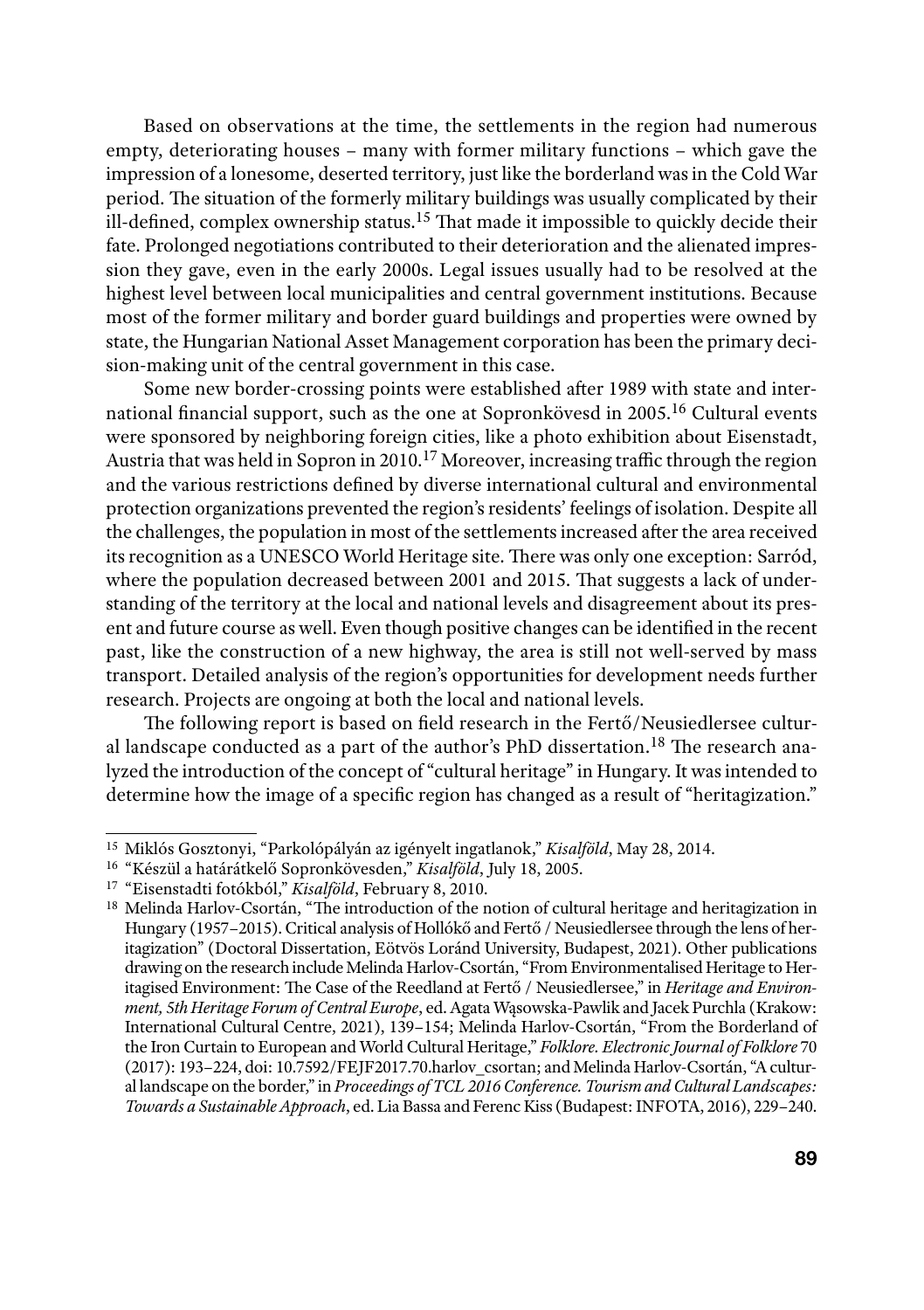Heritagization is a word coined to describe the complex process of achieving and maintaining heritage status. It refers to the identification, maintenance, safeguarding and popularization of any kind of heritage. This report provides information about diverse but still not totally effective memory techniques between 1989 and 2015 to preserve the memory of the traumatic Cold War past in the Fertő/Neusiedlersee cultural landscape. It introduces a core narrative as well as a handful of examples of memorializing certain moments and aspects of the Cold War period in the region. It also identifies reasons why these efforts have been ineffective in memorializing the Cold War past.

#### Protecting a Transborder Site But Not its Cold War Past

The Fertő/Neusiedlersee UNESCO World Heritage cultural landscape is located on both sides of the former Iron Curtain. It is not unique as a protected territory straddling an international border. The International Union for Conservation of Nature (IUCN) has been dealing with such situations since 1988, when it organized the first workshop entitled Border Parks. Since then, transboundary protected areas have become the subject of a worldwide network of experts and specialists that works "to promote and encourage transboundary conservation for the conservation of nature with associated ecosystem services and cultural values while promoting peace and co-operation among nations, through enhancing knowledge and capacity for effective planning and management of transboundary conservation areas."19 The Fertő/Neusiedlersee cultural landscape has been recognized by the IUCN since 1991 as a Transboundary Protected Area. This designation means that it is a "clearly defined geographical space that includes protected areas that are ecologically connected across one or more international boundaries and involves some form of cooperation."20

The EUROPARC Federation, established in 1973, focuses its efforts on the cultural and natural heritage of Europe. It launched a program on transboundary parks in 2003 and named the Austrian and Hungarian national parks around Lake Fertő/Neusiedler as one of its first projects. This international organization arranges reviews of its member organizations regularly. The two national parks of the lake region, the Fertő-Hanság National Park and the Neusiedlersee Seewinkel National Park, were positively reviewed in 2010 and 2015.<sup>21</sup> Similarly, the UNESCO World Heritage Committee pays attention to transborder examples of World Heritage sites.22 By 2015, thirty-three of the 1,031 UNESCO World Heritage sites

<sup>19</sup> IUCN World Commission on Protected Areas, Transboundary Conservation Specialist Group, "Terms of Reference. Strategic Directions 2009–2012," 2, https://www.tbpa.net/docs/1a\_ IUCN%20WPCA%20Transboundary%20Conservation%20Specialist%20Group%20TOR%20 -%20Final%20-%20Oct%201%202009.pdf.

<sup>&</sup>lt;sup>20</sup> "Typology of Transboundary Conservation Areas – 2011," Global Transboundary Conservation<br>Network, http://www.tbpa.net/page.php?ndx=83#1.

<sup>&</sup>lt;sup>21</sup> "Transboundary Network," EUROPARC Federation, https://www.europarc.org/about-us/network/ransboundary-network/.

<sup>&</sup>lt;sup>22</sup> Transnational UNESCO World Heritage sites have their own separate category in the UNESCO World Heritage inventory, https://whc.unesco.org/en/list/&&transboundary=1&order=year.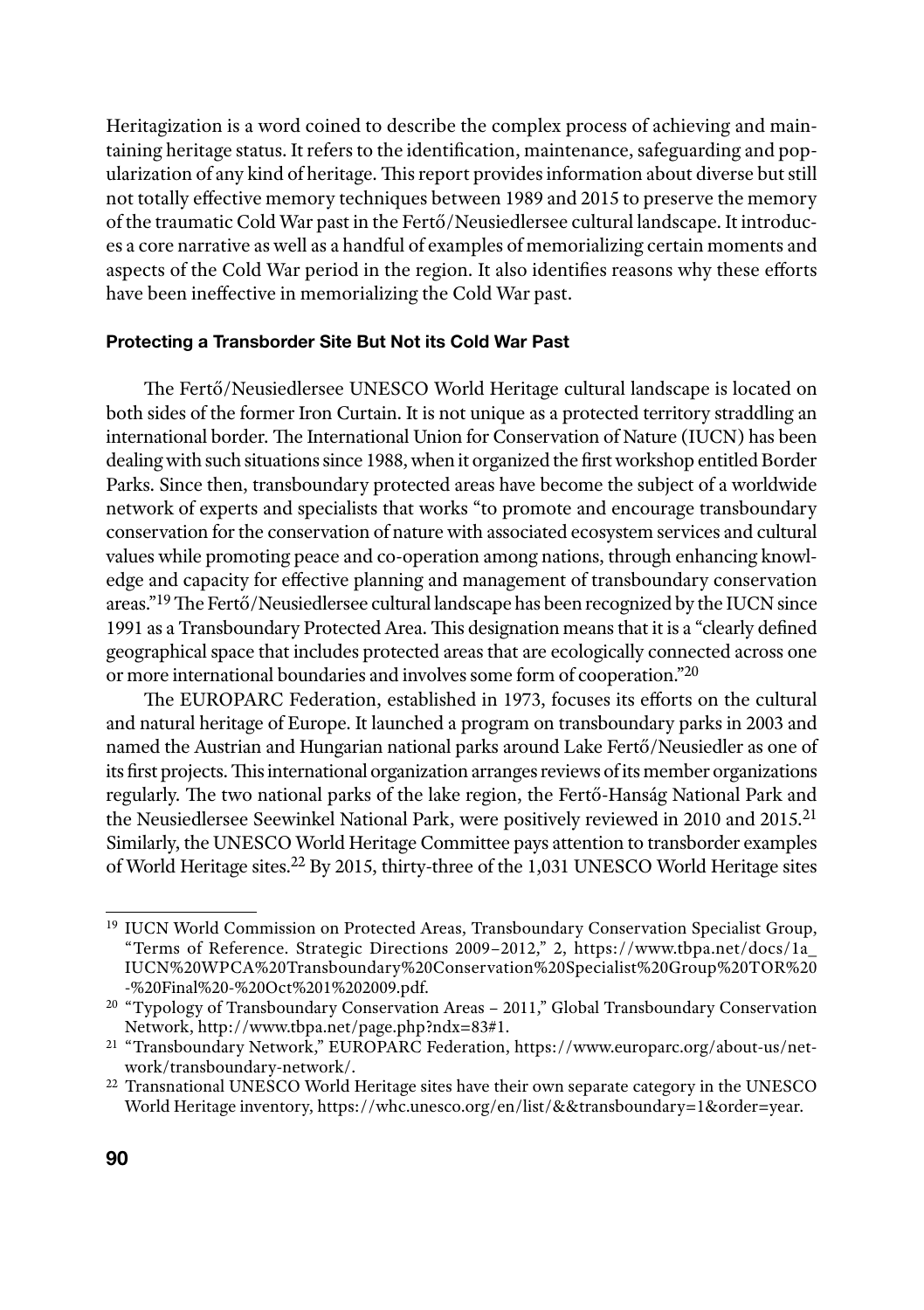were transboundary in nature. In 2001, the Fertő/Neusiedlersee UNESCO World Heritage cultural landscape was the seventh such transboundary heritage site recognized by the UNE-SCO World Heritage Committee. The variety of territories protected by these supranational organizations and their designations show that transboundary protected territories are not unique to Austria and Hungary.

Despite their complexity, the events of the last century did not play an essential role in the nomination of the lake region for heritage status, or in the supplementary and evaluation documents submitted in support of it. The two advisory bodies of the UNESCO World Heritage Committee, the International Council on Monuments and Sites (ICOMOS) and the International Union for Conservation of Nature (IUCN), focused more on the prehistoric past of the Fertő/Neusiedlersee cultural landscape.23 In the sixty pages of supporting documents, only two paragraphs speak of the region's twentieth century past. One reason for this may be that in general the important historical sites of the twentieth century are rather underrepresented on the UNESCO World Heritage List. Even though "socialist heritage" and "dissonant heritage" are recognized concepts in academic discourse, areas with such importance have rarely become UNESCO World Heritage sites.

ICOMOS started the discussion of the heritagization of sites of twentieth century importance in the 1980s in its publications, national committee workshops, and expert meetings, mainly in terms of the conservation of protected architecture.24 It created an action plan, the Montreal Action Plan, in 2001.25 It also established a designated expert group, the ICOMOS International Scientific Committee on Twentieth Century Heritage, in 2005 and conducted an analysis of gaps in the World Heritage List.<sup>26</sup> Since then, ICOMOS has paid special attention to examples of the heritage of the twentieth century. When the Fertő/Neusiedlersee cultural landscape was included on the UNESCO World Heritage List in 2001, the heritagization of twentieth century sites had not yet fully developed on the international level. Even in 2020, there were only forty-one UNESCO World

<sup>23</sup> Bundesdenkmalamt and VÁTI, *Documentation for the nomination of the Cultural Landscape of Fertő-Neusiedlersee Lake* (Vienna and Budapest, 2000); VÁTI, *Supplementary documentation for the documentation for the nomination of the cultural landscape of Fertő-Neusiedler Lake* (Vienna and Budapest, 2001).

<sup>24</sup> Anja Kervanto Nevanlinna, ed., *Dangerous Liaisons: Preserving Post-War Modernism in City Centers* (Helsinki: ICOMOS Finnish National Committee, 2001). The German National Committee of ICOMOS organized a conference in 1996 in Leipzig on the conservation of modern architecture with the title Konservierung der Moderne? Conservation of Modern Architecture? Über den Umgang mit den Zeugnissen der Architekturgeschichte des 20. Jahrhunderts. An example of an expert meeting on twentieth century tangible heritage is the ICOMOS Seminar on 20th Century Heritage on June 18–19, 1995 in Helsinki, Finland, http://www.international.icomos.org/20th\_ heritage/helsinki\_1995.htm. 25 "The Montreal Action Plan," International Council on Monuments and Sites, https://www.ico-

mos.org/20th\_heritage/montreal\_plan.htm.

<sup>26</sup> "The World Heritage List. Filling the Gaps: An Action Plan for the Future," International Council on Monuments and Sites, https://www.icomos.org/en/about-icomos/image-menu-about-icomos/116-english-categories/resources/publications/258-monumentsasites-xii.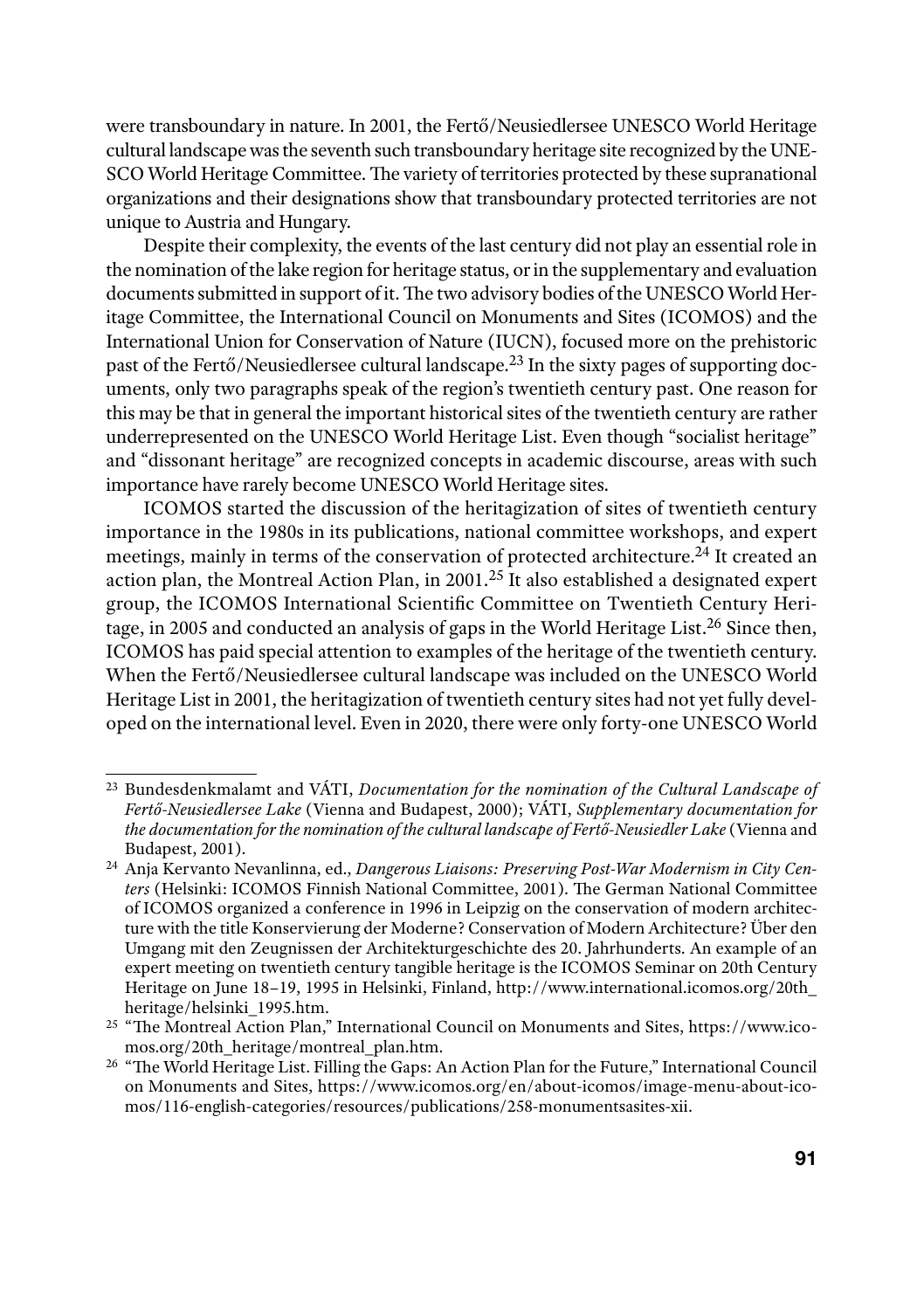Heritage sites that were built in the twentieth century.<sup>27</sup> Even fewer sites have been recognized for their tragic historical significance, among them Auschwitz-Birkenau, German Nazi Concentration and Extermination camp (1940–1945) (named to the list in 1979), the Hiroshima Peace Memorial (Genbaku Dome) (named in 1996), and the Bikini Atoll Nuclear Test Site (from 2010). The small number of such sites suggests that the recent past was not considered to have much heritage value on the supranational level until the early 2000s. It was at that time that the UNESCO World Heritage Committee recognized Lake Fertő/Neusiedler as a cultural landscape.

On the national level in Hungary, there has been significant recent support for the cultural heritage value of the lake region. Unfortunately, it has been expressed in focused, top-down initiatives that did not recognize or manage the complexity of the Fertő/Neusiedlersee cultural landscape. In Hungary, targeted financial support has come mainly from the state and to a lesser extent from the European Union. In the first decade after Hungary's accession to the EU, funding was allocated for example to the Esterházy palace, a former noble estate in Fertőd, along with its connected buildings and its garden. This cultural site was transformed into a museum at the end of the Cold War period, but its significance began to increase immensely after its inclusion as part of the UNESCO World Heritage cultural landscape in 2001. The palace was designated by the Hungarian government as a historic memorial place in 2011, emphasizing that it "represent[s] important Hungarian historical moments."28

The case of the Esterházy palace is interesting from the perspective of the lack of memorialization of the Cold War period. Even though the last living member of the Esterházy family, Prince Antal, has been living there since 2014 as a representative of the latest period in the family history, most of the building serves as a museum of the eighteenth century past and as an event venue. The heritagization of the Esterházy palace, with its overall emphasis on its aesthetic value and the paucity of information presented about its history close to the Iron Curtain, illustrates how the Cold War has generally been ignored in the historical representation of the lake region.

### Memorialization of Specific Events of the Cold War Period

The 1956 Revolution and the Fight for Freedom

The Fertő/Neusiedlersee cultural landscape has a very complex past and witnessed numerous moments and periods in the twentieth century that deserve to be memorialized. Major historical events include significant changes in the local population during and after

<sup>&</sup>lt;sup>27</sup> "Built in the 20th century," World Heritage Site, https://www.worldheritagesite.org/connection/<br>Built+in+the+20th+century.

<sup>&</sup>lt;sup>28</sup> National Heritage Institute, http://nori.gov.hu/tortenelmi-emlekhelyek/Fertod/fertod-esterhazy-kastely/.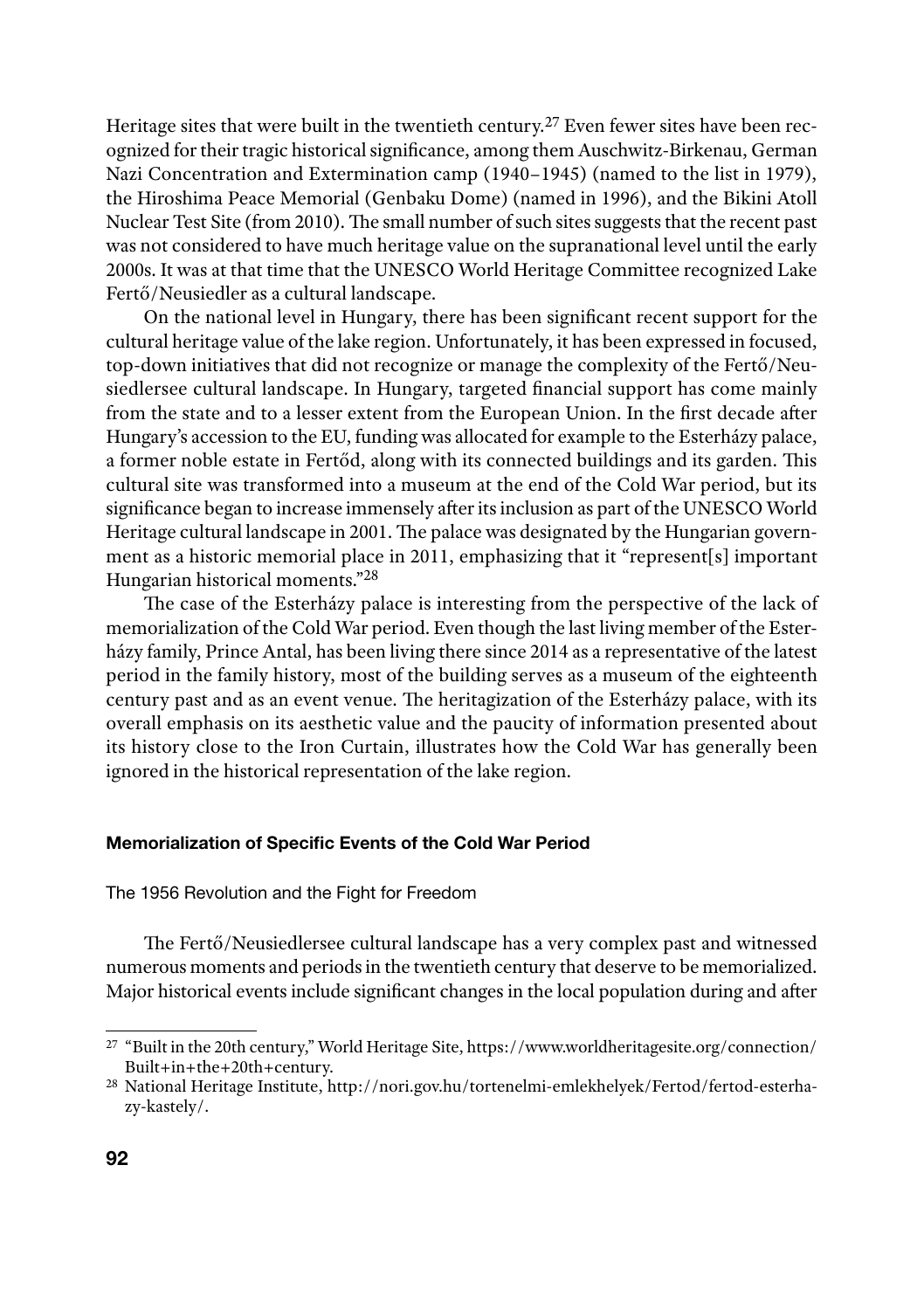World War II. In the wake of the 1956 Revolution and Freedom Fight, some 150,000 to 200,000 Hungarians escaped to the West through the territory.<sup>29</sup> This flow of people played an important part in Austrian history as well.<sup>30</sup> The hosting of escaped Hungarians is an important element in the self-image of the Austrian border state of Burgenland.<sup>31</sup>

Before the political changes of 1989, commemoration of certain historical events such as the 1956 Revolution and Freedom Fight, and in fact any critical analysis of the past, were challenging acts in Hungary.32 After 1989, commemoration of the 1956 events often involved the inauguration of new physical memorials. These examples of public art can be found in almost every Hungarian settlement and have some common features and characteristics. The author's on-site research showed that memorials in the Hungarian part of the Fertő/Neusiedlersee cultural landscape share certain national features, but do not allude to any aspect of the specifically local past. Even the famous bridge at Andau, across which people left the country for Austria, can easily be reached only from the Austrian side of the border. A whole set of memorials and information boards reflect international and Austrian initiatives to commemorate the 1956 events. There is nothing similar on the Hungarian side of the Einser Canal along the border.<sup>33</sup> There have been some important scholarly initiatives in Hungary, such as an oral history project of the Open Society Archives that recorded the inhabitants' memories of the 1956 events in the region, but there is little or no sign of them on the ground.<sup>34</sup>

The Fertő/Neusiedlersee cultural landscape was conceived as a bridge for overcoming the separation between East and West, but its heritagization has been a slow process. To prevent its history from being forgotten, there have been a few attempts to develop a new type of tourism. Such tourism targets locations of importance to the relatively recent past in order to preserve and share the local memory of it. For instance, an Iron Curtain bike route has been established and promoted. This route is part of the Euro-Velo13 bike path (the Iron Curtain Trail), which stretches 10,000 kilometers from the Barents Sea to the Black Sea. In Hungary, it leads through less touristed but historically

<sup>29</sup> János Sallai, *Egy idejét múlt korszak lenyomata A vasfüggöny története* (Budapest: Hanns Seidel Stiftung, 2012), 42.

<sup>30</sup> Michael John, "Migration in Austria. An overview of the 1920s to 2000s," in *Understanding Multiculturalism. The Habsburg Central European Experience*, ed. Johannes Feichtinger and Gary B. Cohen (New York: Berghahn Books, 2014), 123–150.

<sup>31</sup> Sándor Békési, *Verklärt und verachtet: Wahrnehmungsgeschichte einer Landschaft: Der Neusiedler See* (Wien: Peter Lang, 2007).

<sup>32</sup> Attila Pók, *Remembering and Forgetting Communism in Hungary. Studies on Collective Memory and Memory Politics in Context* (Kőszeg: IASK, 2017), 208*–*215.

<sup>&</sup>lt;sup>33</sup> Regarding the still existing boundary between the two countries, see Gerhard Baumgartner, Éva Kovács, and András Vári, *Távoli szomszédok. Jánossomorja és Andau 1990–2000* (Budapest: Teleki Alapítvány, 2002).

<sup>34</sup> "Transnational Memories – Hungarian Refugees in 1956," Vera and Donald Blinken Open Society Archives at CEU, http://www.osaarchivum.org/podcast/episode1\_transitional-memories\_hungarian-refugees-in-1956.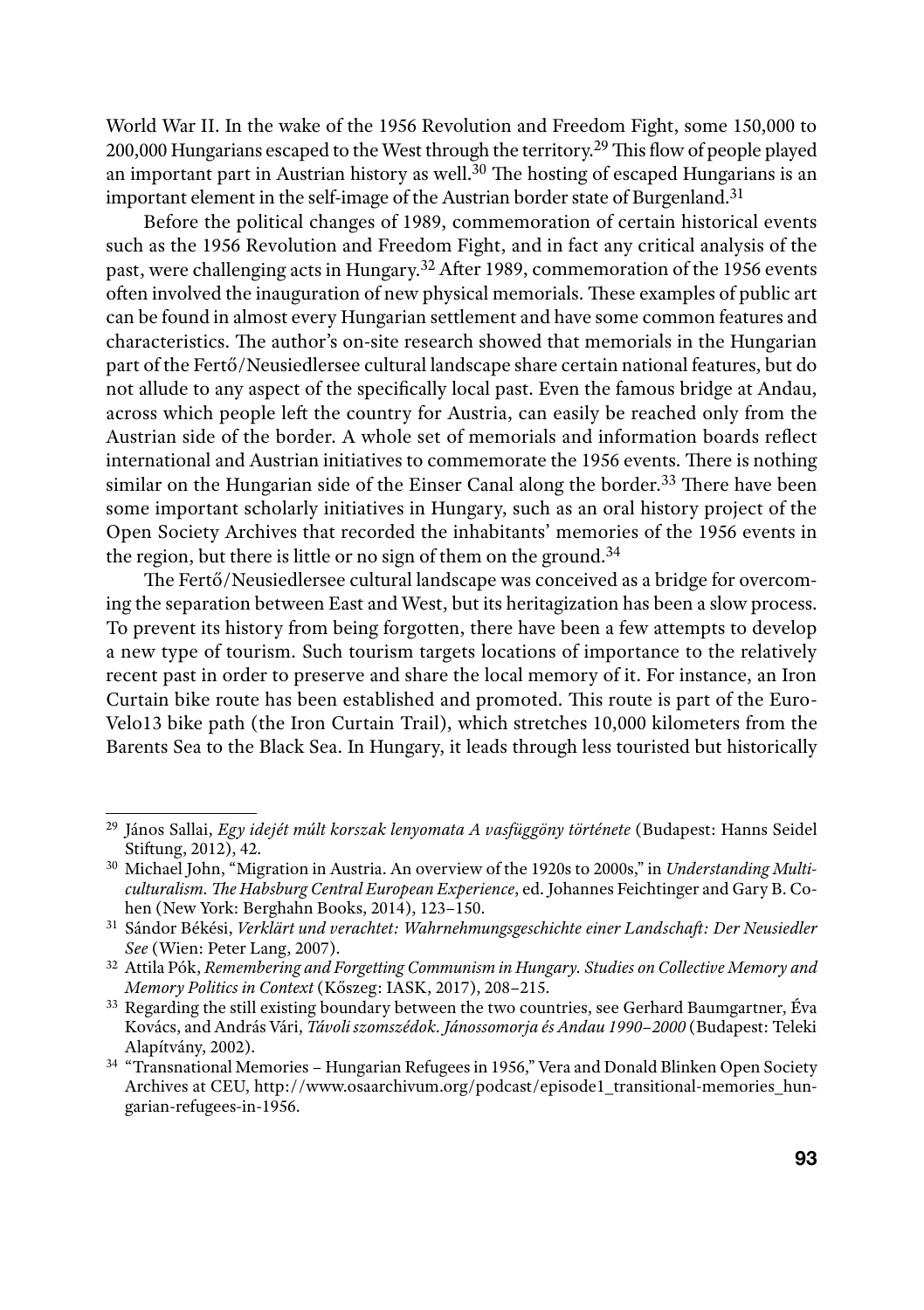relevant areas.35 Whether such a project can capture the significance of this territory during the Cold War period is a subject for future research, which would look at the popularity of the bike path project, the complexity of the audience it targets, and its effect on the formation of a local identity.

## The Pan-European Picnic of 1989

In 1989, the northern end of the border zone between Austria and Hungary played a significant role in the history of the two countries. The Pan-European Picnic, which was held on August 19, 1989, was organized in a meadow close to Lake Fertő/Neusiedler. Music, bonfires, and dancing took place directly next to the border to express a demand for the unification of Europe and the elimination of the Iron Curtain. Due to rumors that the border would be opened and the slogan for the event, "break it and take it!," which referred to the border fence, hundreds of people with East German origin came to the event. They believed the border would open and they could get to Austria and request West German resident permits. Even though the original plan did not in fact include the opening of the border, in the event the Hungarian border guards could not peacefully stop the mass of people from doing just that. The border guards decided not to employ violence and about 600 people passed through into Austria.36 The Pan-European Picnic is memorialized in Hungarian public discourse as the first step, and a peaceful one, toward the fall of the Iron Curtain.<sup>37</sup>

That same year, the organizers of the event decided to establish a private foundation to protect the memory of the grassroots, peaceful event that contributed to the elimination of the Iron Curtain. They have organized yearly commemorations and guided tours of the Pan-European Picnic Memorial Park established at the site.<sup>38</sup> Since the park gained its cultural function, the number of public artworks displayed there has multiplied. The tangible signs of pre-1989 border control, such as a watchtower, became memorials that add to the experience of a visit and to understanding of the event. The new memorial artworks are mainly gifts from diverse communities that honor the original event. The monuments are of very different characters, sizes, materials, etc. Each one influences the interpretation of the others and of the memorial park itself. In 2019, a member of the foundation management spoke with the author about its growing international network of contacts with institutions and organizations that share a similar focus. For example, the Pan-European Picnic

<sup>35</sup> See the official website of the European Green Belt Association, http://www.europeangreenbelt. org/, and the website operated by the European Cyclists' Federation, http://www.eurovelo13. com/. See also Michael Cramer, *Iron Curtain Trail Part 3: Along the "Green Belt" from the Ger-*

*man-Czech Border to the Black Sea* (Berlin: Esterbauer, 2010).<br><sup>36</sup> András Oplatka, "The Pan-European Picnic – well-known facts and blind spots," in *Prelude to demolishing the Iron Curtain*, ed. György Gyarmati (Budapest

*demolishing the Iron Curtain*, ed. György Gyarmati (Budapest: L'Harmattan, 2012), 65*–*72. 37 Gyula Kurucz, ed., *Az első határnyitás: Sopron, 1998. augusztus 19*. (Budapest: Kortárs Kiadó, 2000), 50*–*58.

<sup>38</sup> Interview conducted by the author with the president of the foundation, Dr. László Magas, in 2016.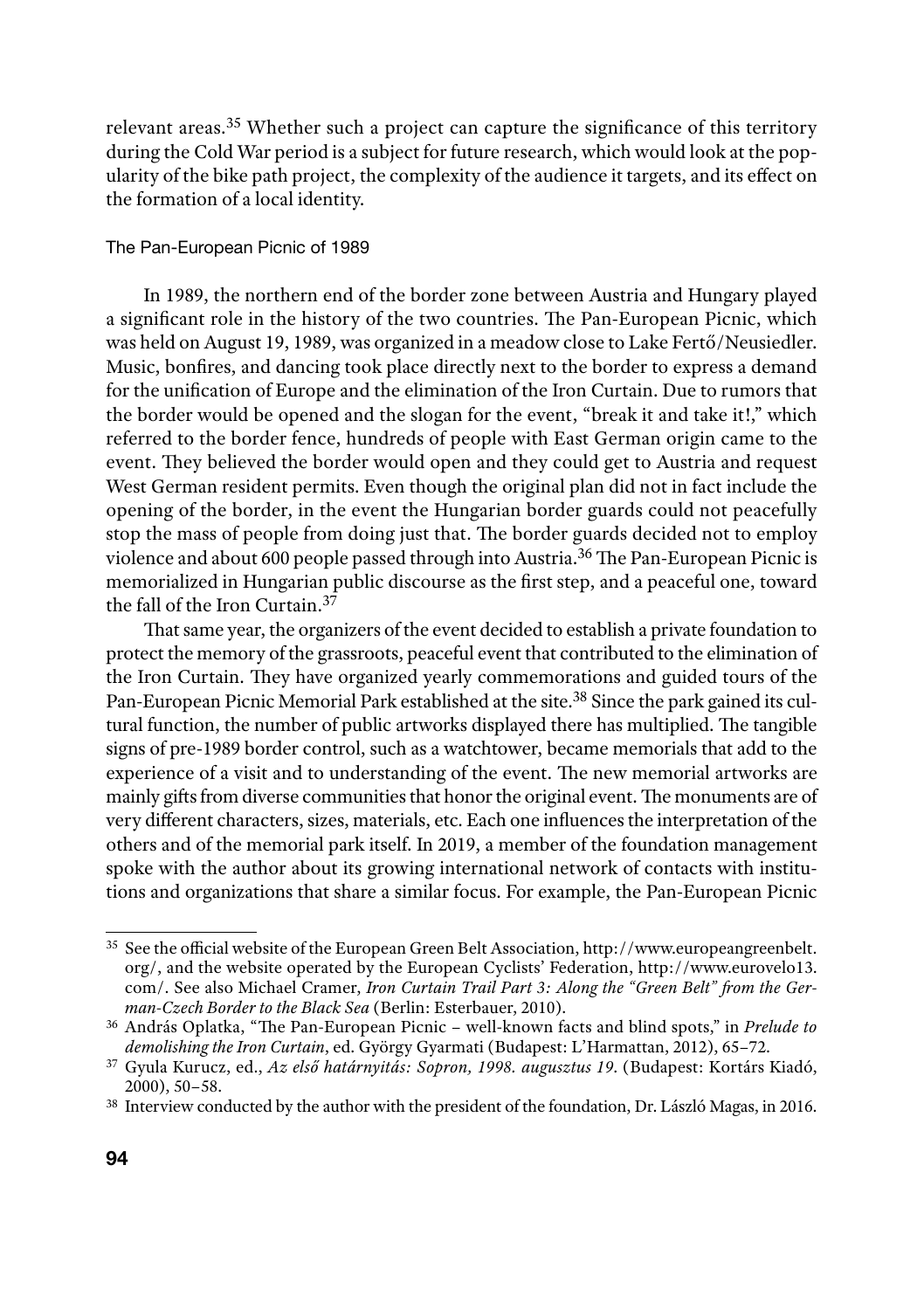Memorial Park is strongly connected to the European Solidarity Centre in Gdańsk, Poland. Both received the European Heritage Site label from the European Commission in 2014.39 Interestingly, a visitor center with exhibition and information materials about the original event as well as a small refreshment area was only established as of the thirtieth anniversary of this historical event in 2019. Unfortunately, with the increasing number of new monuments at the site the authentic appearance of the place is threatened.<sup>40</sup>

The yearly commemorations, the individual visits by curious tourists, and the heritagization of this local event attest to the significance of the place of the Picnic. Although it memorializes only a part of the Cold War period – its ending – it nevertheless deserves to be included in the territory recognized by the UNESCO World Heritage Commission. Interestingly, neither the Pan-European Picnic Memorial Park, nor the events it commemorates, have become part of either the core or the buffer zone of the Fertő/Neusiedlersee UNESCO World Heritage cultural landscape. The historical event is however mentioned in the UNESCO nomination document and in the evaluation by ICOMOS with the same statement: "It was at Fertőrákos, 'the place where the first brick was knocked out of the Berlin wall,' that participants at a Pan-European Picnic tore down the barbed wire and re-opened the frontier which still crosses the Lake."41 The Management Plan for the UNESCO site from 2003 recommended that the World Heritage site be expanded "up to the road leading to the Pan-European Picnic site" and identified the yearly commemoration of the Picnic as a major program in the region.42

The same can be said about the settlement of Andau, which played an important role after the revolution of 1956. However, Andau lies approximately ten kilometers from the edge of the UNESCO site's buffer zone; the Memorial Park is only one kilometer away. The fact that neither the local celebrations nor the tangible evidence of the Cold War period – at the Pan-European Picnic Memorial Park or at Andau – have officially undergone the heritagization process expresses a strong stand by the powers that be on their evaluation of that time in history.

### Memorialization of the Cold War Period through Public and Private Initiatives

Diverse techniques are in use on the Hungarian side of Lake Fertő/Neusiedler to memorialize the Cold War period. Two small museums in Felsőcsatár and Fertőrákos

<sup>39</sup> "European Heritage Label sites," European Commission, https://ec.europa.eu/culture/cultural-heritage/initiatives-and-success-stories/european-heritage-label-sites.

<sup>40</sup> On events held at the Pan-European Picnic Memorial Park, see the website operated by the municipality of Sopron city, http://www.paneuropaipiknik.hu/index.php?site=50.

<sup>41</sup> Bundesdenkmalamt and VÁTI, *Documentation for the nomination*, 30 and ICOMOS, Advisory body evaluation of Fertő / Neusiedlersee nomination (November 2001), 2, https://whc.unesco. org/en/list/772/documents/. 42 Stadtland and VÁTI, *Fertő-táj kulturtáj – világörökség kezelési terve*, 10, 118, http://www.fertotaj.

hu/document/kezelesi\_terv.pdf.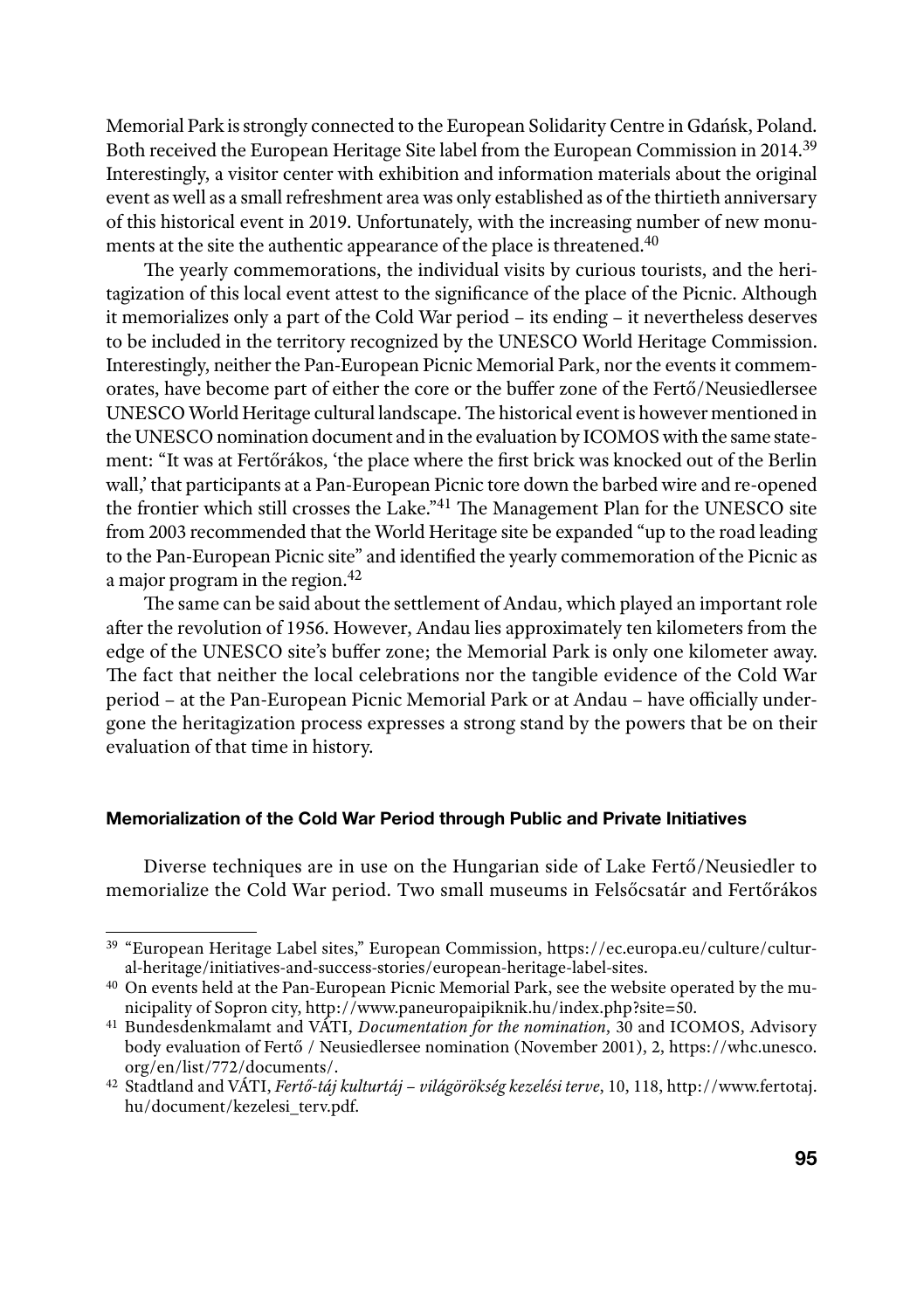have been established and managed by former border guards.<sup>43</sup> These private museums describe the border protection system used at that time and the life of the border guards. The museums present the personal viewpoints of their owners and are based on the materials available to them. From on-site research and interviews with the owners it can be said that their museums have no connection with or acknowledgement from other museums or government cultural authorities. Due to their limited financial, human, and professional resources, they are unable to attract a significant number of visitors.44 Despite all the challenges, the museums provide visitors with interesting personal narratives that enrich the broader local narrative about the recent past. Even if they only relay first-hand experiences, their contribution should not be underestimated.45

A technique similar to the public art dedicated to the 1956 Revolution and Freedom Fight has been used to memorialize the Iron Curtain in the village of Hegykő. This is an open-air memorial located next to the settlement, exactly where the actual fence line used to be. Remaining elements of the old border protection system are maintained together with information boards in Hungarian and English that were erected in 2008 by the local municipality. As of the mid-2010s, the site of the memorial seemed rather abandoned, not just because of its location in the midst of agricultural fields, but also because of a lack of signage or other information directing visitors to it from within the village of Hegykő.<sup>46</sup>

The difficulty in accessing the memorial site can be justified by the concept of *genius loci*, or the spirit of a place.<sup>47</sup> This concept has existed since the first studies of the built environment. The *genius loci* consists of the given location, the political, historical, and cultural surroundings, and a kind of value-laden, symbolic experience.<sup>48</sup> Accordingly, the *genius loci* can be understood as a tool for connecting intangible values and tangible

<sup>43</sup> "Iron Curtain Museum Felsőcsatár," https://vasfuggonymuzeum.hu/en/news and http://www. fertorakosikirandulas.hu/fertorakos/vasfuggony\_muzeum.html. 44 The author conducted interviews with both owners on numerous occasions between 2016 and

<sup>2018.&</sup>lt;br><sup>45</sup> Daniel L. Schacter, Scott A. Guerin, and Peggy L. St. Jacques, "Memory Distortion: An Adap-

tive Perspective," *Trends in Cognitive Sciences* 15, No. 10 (2011): 467*–*474, doi: 10.1016/j. tics.2011.08.004.

<sup>46</sup> András Keszei, *Emlékek formájában. Egyéni, társadalmi és kulturális hatások a múlt felidézésében* (Budapest: L'Harmattan Kiadó, 2015), 10*–*18. 47 The concept of *genius loci* has been adopted by diverse research perspectives. There are research-

ers who instrumentalize the concept when they emphasize locations. See Gordon Cullen, *The Consise Townscape* (London: Architectural Press, 1961), 9. Others use it when they give attention to the receiving/understanding process. See Claude Moulin, "On concepts of community cultural tourism," *Revue de Tourisme – The Tourist Review* 50, No. 4 (1995): 37. The analysis of *genius loci* can focus on the local population (see Tuan Yi-Fu, *Space and Place* (London: Edward Arnold, 1977)); visitors (see John A. Jakle, *The Visual Elements of Landscape* (Amherst: University of Massachusetts Press, 1987), 8); a group or community (see Dolores Hayden, *The Power of Place: Urban Landscapes as Public History* (Cambridge: MIT Press, 1995)), or individual initiatives. All these aspects are interrelated and underline the plural and dynamic aspects of the concept.

<sup>48</sup> Heather Skinner, "In search of the genius loci: The essence of a place brand," *The Marketing Review* 11, No. 3. (2011): 281*–*292, doi: 10.1362/146934711X589471.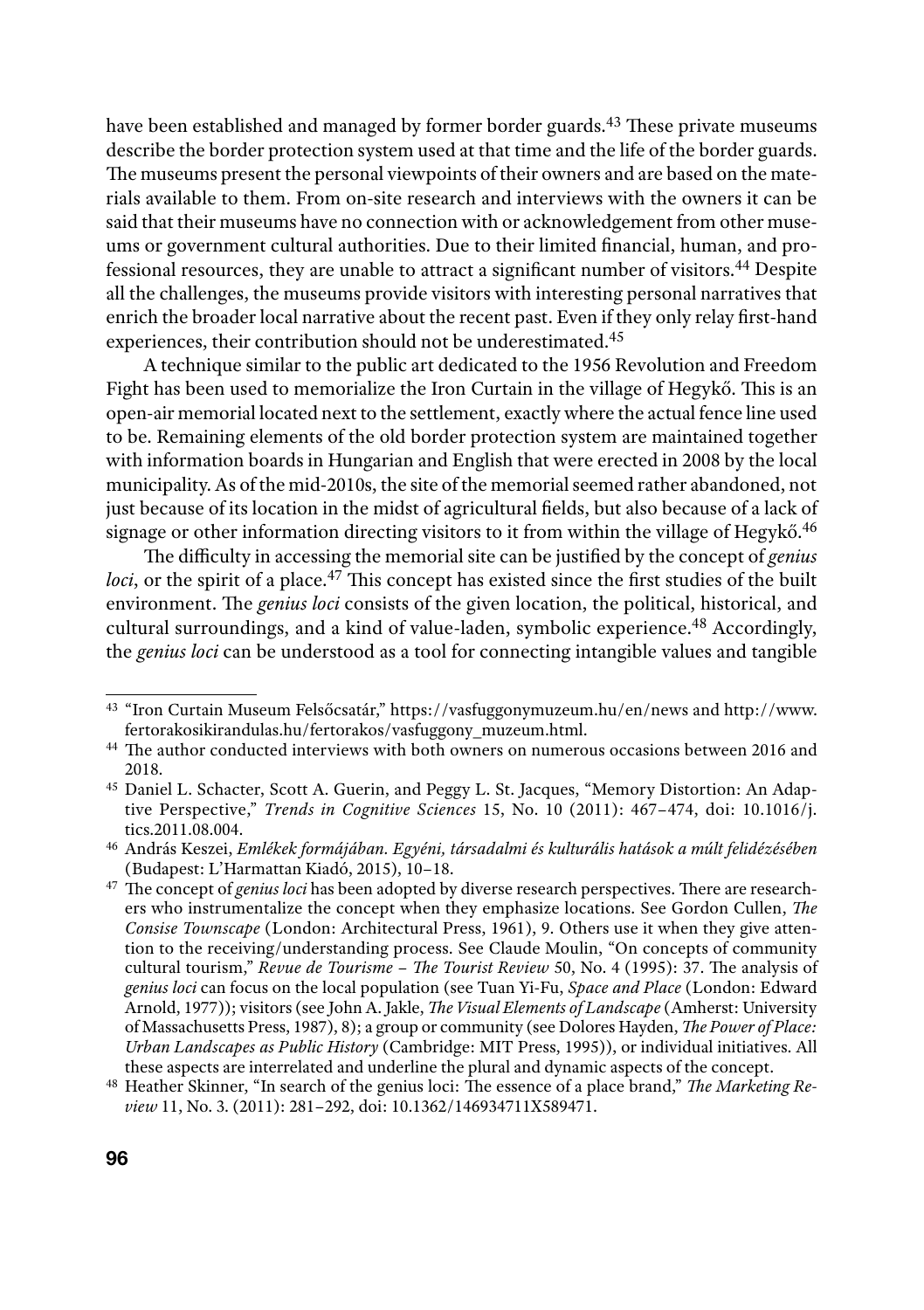heritage elements. It was officially defined in 2008 in the Québec Declaration on the Preservation of the Spirit of Place*,* which identified it as "the tangible (buildings, sites, landscapes, routes, objects) and the intangible elements (memories, narratives, written documents, rituals, festivals, traditional knowledge, values, textures, colors, odors, etc.), that is to say the physical and the spiritual elements that give meaning, value, emotion and mystery to place."49 The interconnectedness of the material and the social aspects of heritage exists despite the differentiation between examples of intangible and tangible heritage.50 The memorial at Hegykő is located where the Iron Curtain used to be and is assumed to have significant meaning for visitors. The closeness of the border fence to the settlement, as well as its "disturbing" of the traditional agricultural activities that used to take place there, implicitly emphasizes the emotional understanding of the place.

Failure to deal with the recent past can have a multi-layered effect on people. On the one hand, by neglecting to memorialize certain aspects of the past, the memory of the Soviet period and the identity of the local population as Central or Eastern Europeans are undermined. Forgetfulness of the past is especially common among the younger generation, who do not have personal memories of those times.<sup>51</sup> On the other hand, by not dealing with the recent past change cannot be realized and local residents will continuously feel that they are living on the periphery of the country, just as they did when they lived in the shadow of the Iron Curtain. The variety of memorial techniques that address the previous political system enrich the Fertő/Neusiedlersee cultural landscape because they describe and interpret almost half a century of history from multiple perspectives. One reason for the lack of public knowledge about the personal museums and the examples of material heritage in the area is their lack of connection and widely dispersed locations within the cultural landscape. Connecting them with a road or path similar to the Iron Curtain bike route might solve this problem. An umbrella organization and the cooperation of diverse actors, including private organizations and municipalities, would be necessary for success.

## Conclusion

The circumstances, living standards, and restrictions on liberty imposed on Hungarians during the Cold War period, especially in the direct proximity of the Iron Curtain, cannot be forgotten or forgiven easily.52 The violations of human rights are still within

<sup>49</sup> UNESCO, Québec Declaration on the Preservation of the Spirit of Place (Adopted at Québec, Canada, October 4, 2008), 2, https://whc.unesco.org/uploads/activities/documents/activity-646-2.pdf.

<sup>50</sup> UNESCO, Convention for the Safeguarding of the Intangible Cultural Heritage (Adopted in Paris, France, October 17, 2003), https://unesdoc.unesco.org/ark:/48223/pf0000132540.

<sup>51</sup> Justinian A. Jampol, "Smashing Lenin Won't Save Ukraine," *The New York Times*, March 3, 2014,

http://www.nytimes.com/2014/03/04/opinion/smashinglenin-wont-save-ukraine.html. 52 Katalin Verdery, *The Political Lives of Dead Bodies: Reburial and Postsocialist Change* (New York: Columbia University Press, 1999), 85.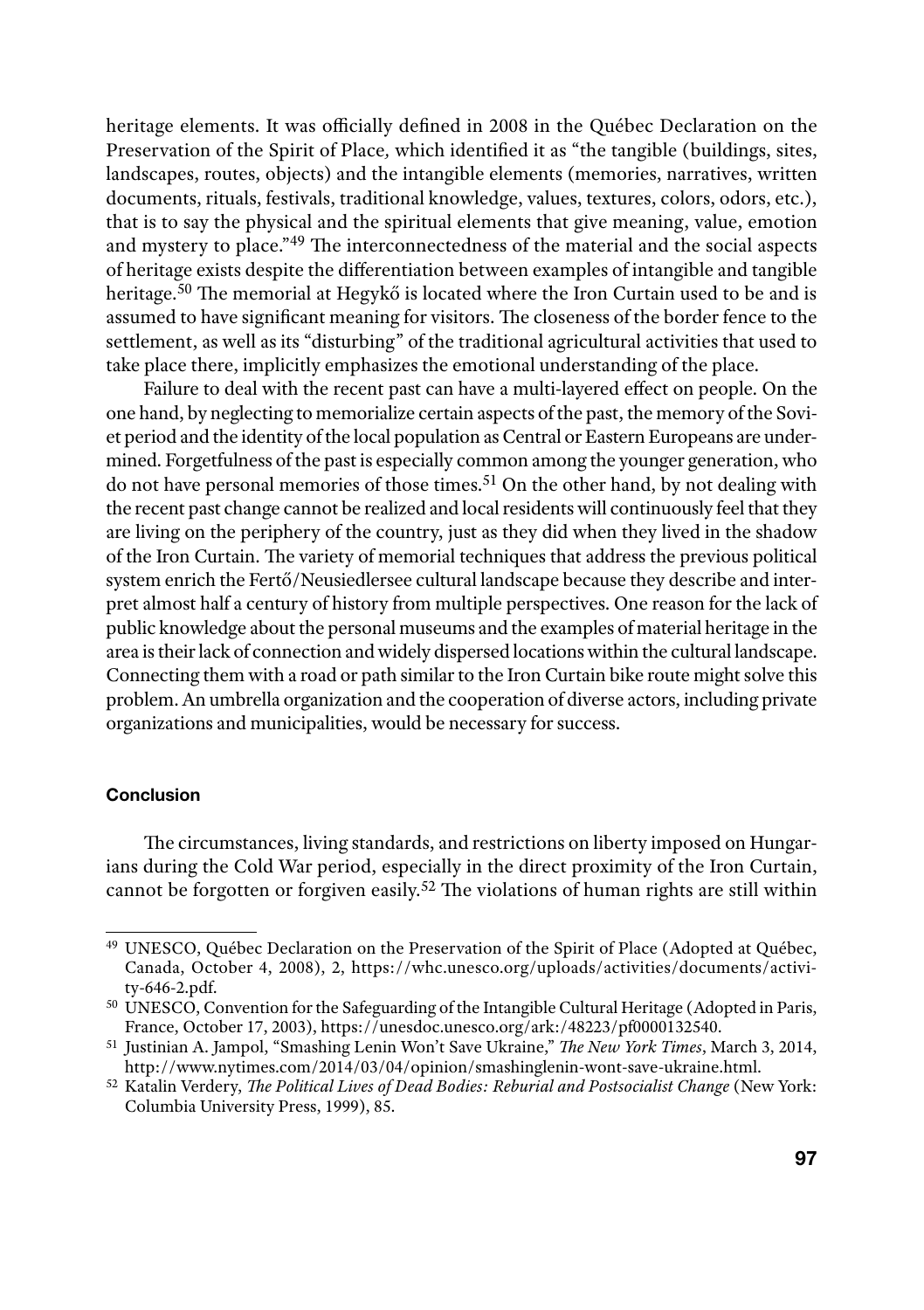living memory because of the closeness of that time period to the present. They still have physical manifestations today, more than a quarter of a century later, in the form of the bombs and other weapons from World War II and the Cold War period that are still occasionally found in the lake and around it.<sup>53</sup> The consequences include the transformation of the natural environment as well; more precisely, in the increase of grasslands, marshes, fallow land, and woods after the border was closed. Yet despite the multilevel, long-lasting local influence of the Cold War on the area, its significance has not been recognized in the heritagized history of the Fertő/Neusiedlersee cultural landscape.

One possible reason that significance has been neglected is the timing of the UNESCO nomination and the fact that it was proposed by two State Parties with significantly different historical pasts on opposite sides of the Iron Curtain. After the political changes in Hungary in 1989 and especially in the drive to join the European Union in 2004, academic and political narratives insisted that Hungary always was and still is a fully European country. Accordingly, the Soviet period was viewed as an insignificant rupture in the flow of the country's entire history.54 The almost two-year-long ( January 1, 2000 to August 20, 2001) nation-wide celebration of the thousandth anniversary of Hungary's adoption of Christianity and the creation of the Hungarian state reflected that conviction.55 The representatives of the two states, Austria and Hungary, that formulated the nomination documents for UNESCO world heritage site status (the Bundesdenkmalamt and VÁTI, respectively) preferred to highlight the thousand years of their common legacy rather than the approximately forty years that "interrupted" that continuum. Another concern of the nominating agencies was emphasizing (perhaps to an extreme) the Central European-ness of the territory. They cited typically Central European characteristics of the Fertő/Neusiedlersee cultural landscape such as the diverse nationalities of its inhabitants, its rich culture, and its social and economic structures.56 This concern may have motivated them to downplay the Iron Curtain past of the region in the heritagization narrative they presented on the national and international levels.<sup>57</sup>

<sup>53</sup> Miklós Gosztonyi, "Repeszgránátot emeltek ki a Fertő tóból," *Kisalföld*, November 29, 2017.

<sup>54</sup> László Péter, "Central Europe and its reading into the past," *European Review of History* 6, No. 1

<sup>&</sup>lt;sup>55</sup> The UNESCO World Heritage Committee held its annual event in Budapest at that time. The Fertő/Neusiedlersee cultural landscape was then added to the UNESCO World Heritage List.

<sup>56</sup> The characteristics of Central European-ness are expressed by Miłobędzki as "the prevailing agricultural economy, the diverse development of urbanization [there are villages as well as free cities with the right to organize markets, Rust on the Austrian side of the lake], the domination of the Catholic faith [since as early as the thirteenth century, based on the monument church in Hidegség]." See Adam Miłobędzki, "Central-Eastern Europe: Its cultural landscape and architectural coverage," in *Heritage Landscape. Integrated Urban and Landscape preservation and restoration*, ed. Maria Bogdani-Czepita (Krakow: International Cultural Centre, 1993), 38. For the debate on Hungary as Central or Eastern European, see also Ignác Romsics, "Közép –és/vagy Kelet-Európa?" in *Közép-európai olvasókönyv*, ed. Péter Módos (Budapest: Osiris and Közép-európai Kulturális Intézet, 2005), 27*–*38.

<sup>57</sup> Jankó and Tóth, "Az osztrák-magyar határtérség," 377*–*403.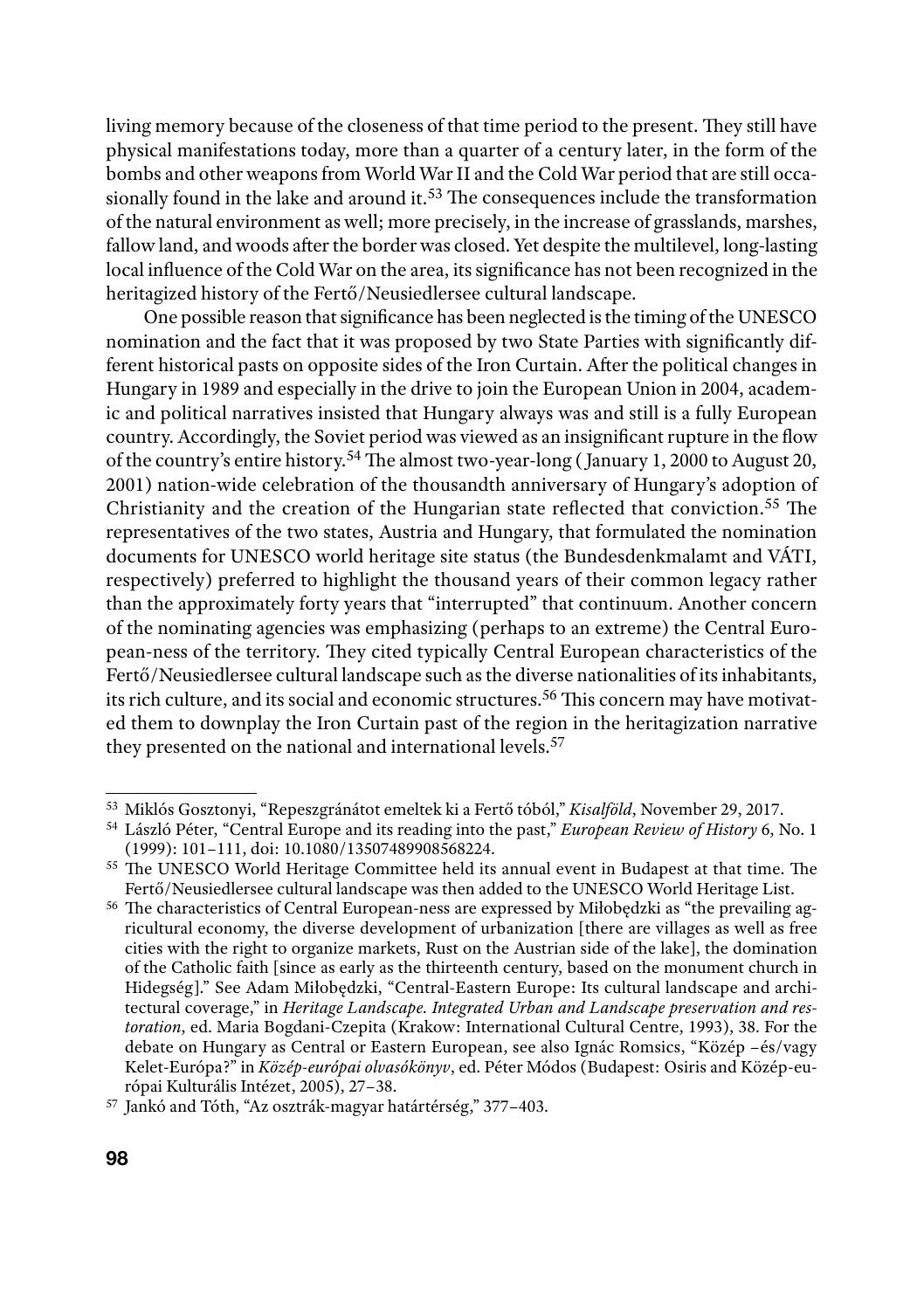Dealing with the Cold War period has been a task for many Central and Eastern European countries since the fall of the Iron Curtain, especially as they prepared themselves to enter the European Union.<sup>58</sup> In most cases, they prefer to emphasize the historical periods before the second half of the twentieth century and represent them as golden ages. "Memorialization techniques" that recall the Iron Curtain period are sidelined in the process of heritagization and become secondary.59 The periods before and after the Cold War are represented as one continuous historical past.<sup> $\bar{60}$ </sup> This is a conscious effort to justify the unification of the former communist countries with Western Europe.<sup>61</sup>

The silent spaces created around this traumatic period, for example in the missing memorial on the Hungarian side of the bridge at Andau, and the untold chapter in the history of the Esterházy palace in Fertőd, point up the painfulness of the memory of the Cold War. Nevertheless, there are some places in the Fertő/Neusiedlersee cultural landscape, including the private museums and memorials that speak of it. Among others, the remains of the former Iron Curtain defenses near Hegykő and the empty meadow near Sopronkőhida have been transformed and gained new functions as cultural sites and, in the case of the latter, become real tourist attraction. These places have adopted diverse approaches to preserving and sharing the memory of historical events. They use different sources and methods and focus on different time periods in the Cold War. Some of them exhibit original, tangible objects and provide guided tours. Some focus on particular events, activities, and professions; others do not offer a specific narrative and hence are open to diverse interpretations by visitors.

In the private museums and at the Pan-European Picnic Memorial Park, the memory of specific events is preserved and communicated mostly by the same people who were participants in the history. They intend to convey the original experience and send a message to the greater public and more importantly, to future generations. They want to form the collective memory and contemporary group identity by sharing their personal memories and creating collective experiences for visitors. Elsewhere, the original actors are less directly involved. For instance, the municipality of Hegykő does not offer guided tours and the information panels provide quite general information. So do the various 1956 memorials in the settlements around the lake. In sum, those who have established and are managing the memorials to the Cold War time in the Fertő/Neusiedlersee cultural landscape are employing a variety of memory techniques to achieve their aims.

<sup>58</sup> Nadia Kaneva and Delia Popescu, "National Identity Lite: Nation Branding in Post-Communist Romania and Bulgaria," *International Journal of Cultural Studies* 14, No. 2 (2011): 191*–*207, doi: 10.1177%2F1367877910382181.

<sup>59</sup> Craig Young and Sylvia Kaczmarek, "The Socialist Past and Postsocialist Urban Identity in Central and Eastern Europe: The Case of Łódź, Poland," *European Urban and Regional Studies* 15, No. 1 (2008): 53*–*70, doi: 0.1177/0969776407081275.

<sup>60</sup> Verdery, "*The Political Lives of Dead Bodies.*"

<sup>61</sup> Duncan Light, "'Facing the future': tourism and identity-building in post-socialist Romania," *Political Geography* 20, No. 8 (2001): 1053*–*1074, doi: 10.1016/S0962-6298(01)00044-0.